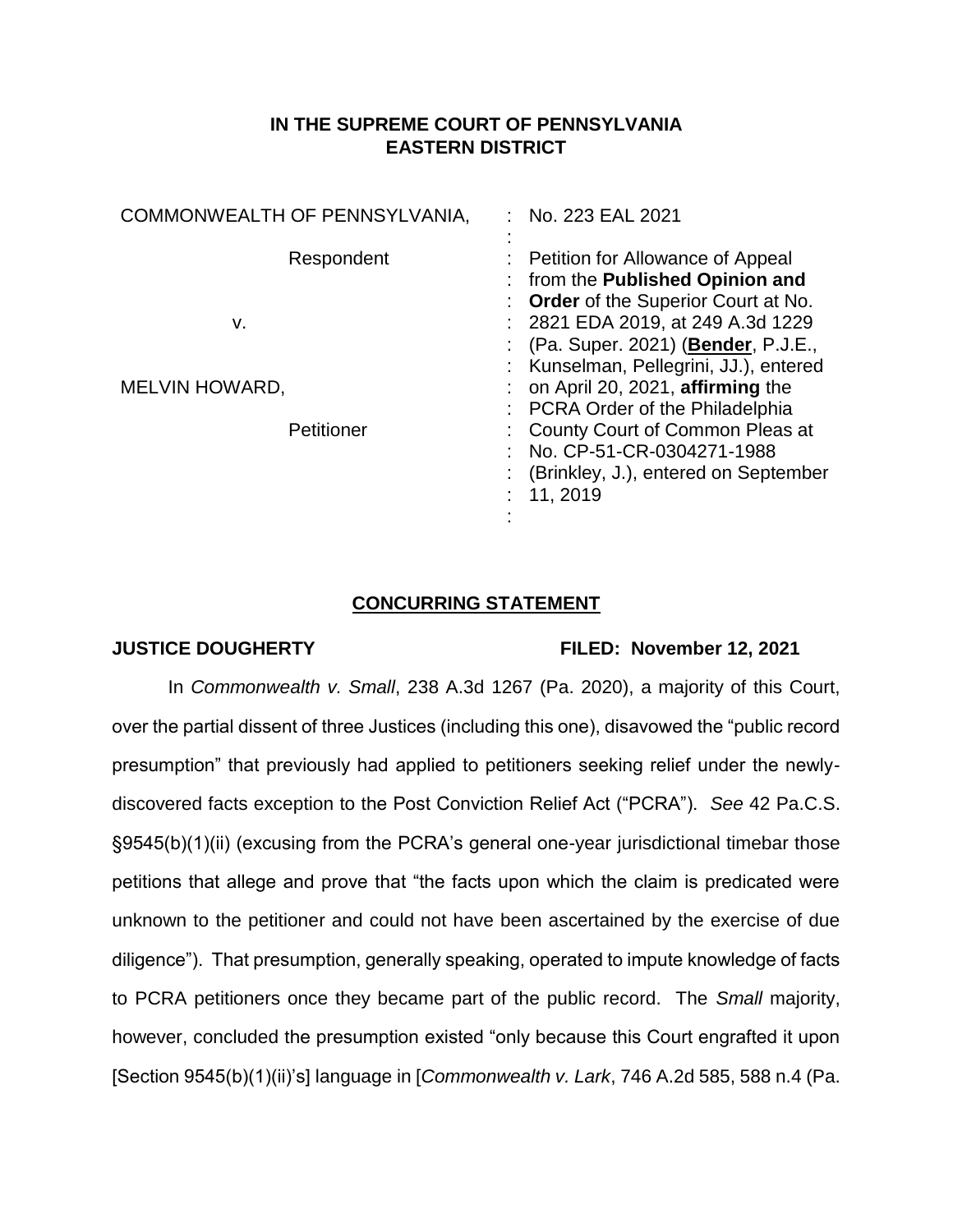2000)], and then perpetuated our extra-statutory innovation in later cases[.]" *Small*, 238 A.3d at 1284. Thus, the majority rejected any continuing "categorical rule of exclusion" regarding matters of public record and overruled a swath of prior decisions that had relied upon and applied it. *Id*.

In the present matter, the Court grants Melvin Howard's petition for allowance of appeal, vacates the Superior Court's published opinion below, *see Commonwealth v. Howard*, 249 A.3d 1229 (Pa. Super. 2021), and remands with a general instruction for that court to "apply" our decision in *Small*. But the Court's *per curiam* order does not inform that court regarding which aspect(s) of its published opinion the Court finds troubling or explain how it ran afoul of *Small*. In the absence of such guidance, I offer the following perspective.

Before the PCRA court, petitioner alleged a *Batson*<sup>1</sup> violation — a claim which he similarly raised more than two decades ago in an earlier, unsuccessful PCRA petition. Recognizing his instant petition was plainly untimely, petitioner averred he met the newlydiscovered facts exception under Section 9545(b)(1)(ii) based on the 2018 release of the Joint State Government Commission Report on Capital Punishment ("JSGC Report"). More specifically, he argued the "material facts upon which the claim is presented — the conclusions and recommendations set forth in the JSGC Report — were not available to [him, his] counsel, or the public until June 25, 2018, and could not have been ascertained earlier by the exercise of due diligence." PCRA Petition, 8/23/2018 at ¶15; *id*. at ¶18 ("[Petitioner] relies in significant part on the recommendations and conclusions of the JSGC Report, which were entirely unknown to him before June 25, 2018.").

Beyond his broad-based reliance on the "conclusions and recommendations set forth in the JSGC Report," petitioner also more pointedly argued that "a governmental

 $\overline{a}$ 

<sup>1</sup> *Batson v. Kentucky*, 476 U.S. 79 (1986).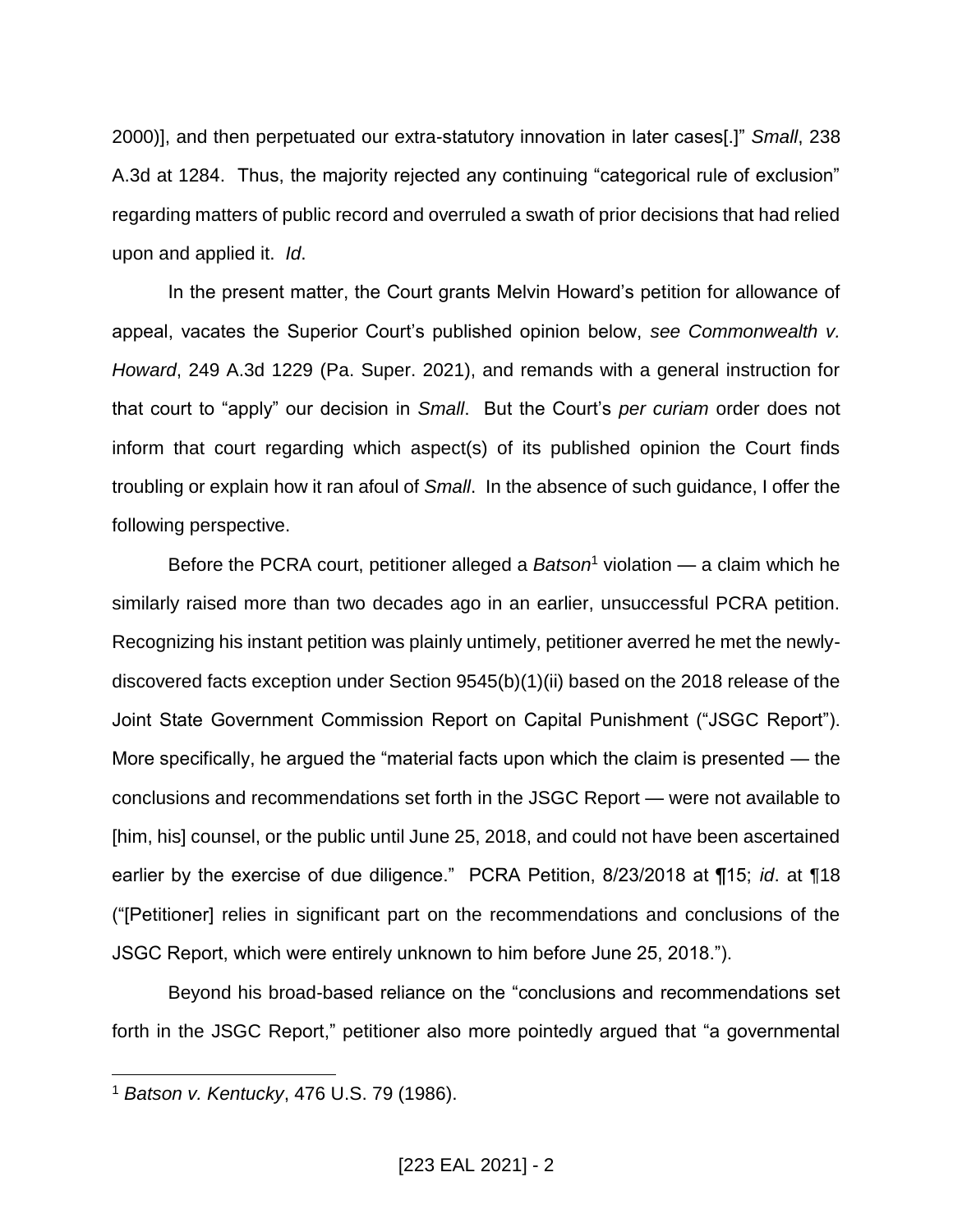agency's public admission of widespread, systematic error in criminal prosecutions, like the JSGC Report and the gubernatorial moratorium based thereon, itself presents a new fact triggering the 60-day time period to file a successive PCRA claim." *Id*. at ¶17, *citing Commonwealth v. Chmiel*, 173 A.3d 617, 626 (Pa. 2017). And, with respect to Section 9545(b)(1)(ii)'s due diligence component, petitioner claimed he "could not have presented this petition earlier because the report's conclusions and recommendations establish 'a new theory or method of obtaining relief on collateral review.'" *Id*. at ¶15, *quoting Commonwealth v. Smith*, 35 A.3d 766, 771 (Pa. Super. 2011).<sup>2</sup> The Commonwealth opposed the petition for relief, and the PCRA court subsequently issued a Pa.R.Crim.P. 907 notice of intent to dismiss the petition as untimely and meritless.

On appeal, petitioner largely pressed the same arguments he raised below. Significantly, though, he clarified what he believed to be the new fact that gave the PCRA court jurisdiction over his petition: "The new fact is not that [petitioner] was convicted by a biased jury; what conferred jurisdiction on the lower court is the JSGC's admission that juries selected in capital cases like [petitioner]'s were shaped by a jury selection process that eliminated certain social and demographic groups." Petitioner's Superior Court Brief at 11. Then, in his reply brief, which was submitted **after** this Court decided *Small* (though he did not cite or rely on it), petitioner honed his argument further still:

[T]he fact at issue is not the evidence and data underlying the JSGC Report or even the record evidence in [petitioner]'s case. Rather, the 'new fact' giving rise to [petitioner]'s claims of constitutional error is the JSGC's public admission, following an internal investigation, that juries selected in capital cases like [petitioner]'s were shaped by a discriminatory jury selection process that eliminated certain social and demographic groups. It is this

 $\overline{a}$ 

<sup>2</sup> Parenthetically, I observe this Court has recently and "expressly disapprove[d] of the analysis employed by the *Smith* majority[.]" *Commonwealth v. Reid*, 235 A.3d 1124, 1148 n.15 (Pa. 2020); *see id*. at 1148 (concluding "a judicial opinion — even one which may establish a new theory or method of obtaining relief — does not amount to a new 'fact' under Section 9545(b)(1)(ii) of the PCRA") (internal quotations, brackets, and citation omitted).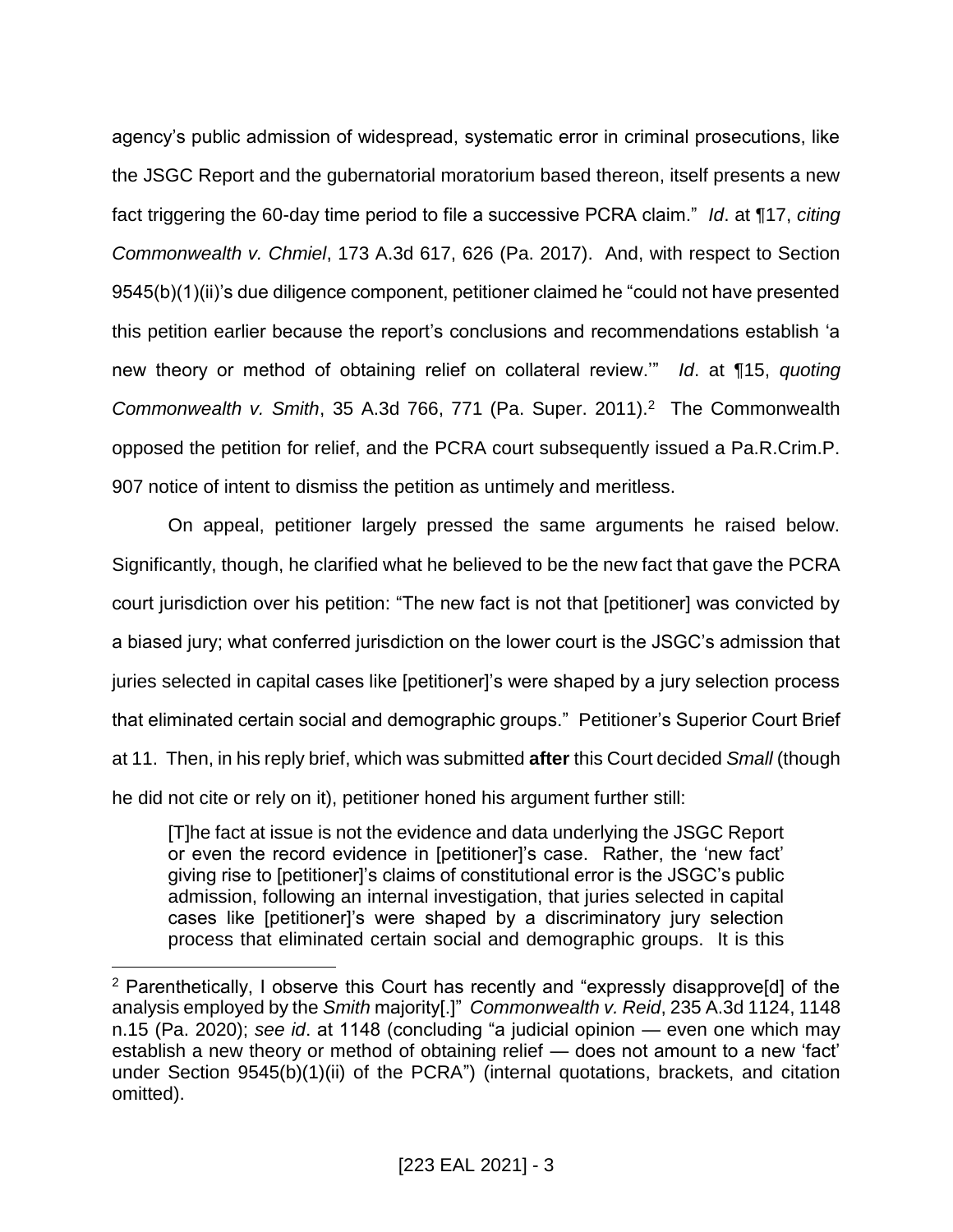admission by a governmental agency of widespread systemic error in criminal prosecutions, and the recommendation that defendants be able to pursue relief based on statistical racial disparities in jury composition, that conferred jurisdiction on the PCRA court.

Petitioner's Superior Court Reply Brief at 4, *citing Chmiel*, *supra*.

The Superior Court ultimately rejected this argument. After reproducing at length

the PCRA court's analysis, as well as portions of this Court's decision in *Chmiel*, the

Superior Court held the JSGC Report is "distinguishable from the public admissions at

issue in *Chmiel*." *Howard*, 249 A.3d at 1238. It explained:

In *Chmiel*, . . . the FBI admitted that its hair analysis was flawed in the vast majority of cases, and that its own experts, and the experts trained by the FBI, had given fatally flawed scientific opinion testimony concerning the strength of that evidence in virtually every case in which hair analysis was presented. That provided a distinct and concrete link to the flawed evidence and related scientific opinion testimony presented at Chmiel's trial, where the Commonwealth had presented a witness . . . who had made the problematic scientific claims.

There is no analogous admission in the instant case regarding the prosecutor's ostensible discriminatory exclusion of jurors at Appellant's capital trial. Rather, . . . a systemic problem has been identified in the JSGC Report regarding racial and other problematic demographic disparities in jury selection. However, there has been no revelation in the JSGC Report of a specific error in Appellant's case, an admission of such an error by the prosecutor or the District Attorney's office, nor an admission of a systemic error that necessarily impacted Appellant's case. Thus, Appellant fails to convince us that his claim is on par with the revelations that triggered the timeliness exception of Section 9545(b)(1)(ii) in *Chmiel*. Accordingly, we conclude that the JSGC Report does not constitute a "newly-discovered fact" that was previously unknown to Appellant when he filed the PCRA petition under review.

Consequently, we need not address whether Appellant acted with due diligence in acquiring that information, because he fails to satisfy the first prong of the test for newly-discovered facts. Appellant concedes that he relies "in significant part on the recommendations and conclusions of the JSGC Report, which were entirely unknown to him before the report was issued on June 25, 2018," and not the underlying statistical data. Appellant's Brief at 16. Because we determine those conclusions do not constitute newly-discovered facts within the meaning of Section 9545(b)(1)(ii), it is unnecessary to determine if Appellant acted diligently in discovering the JSGC Report.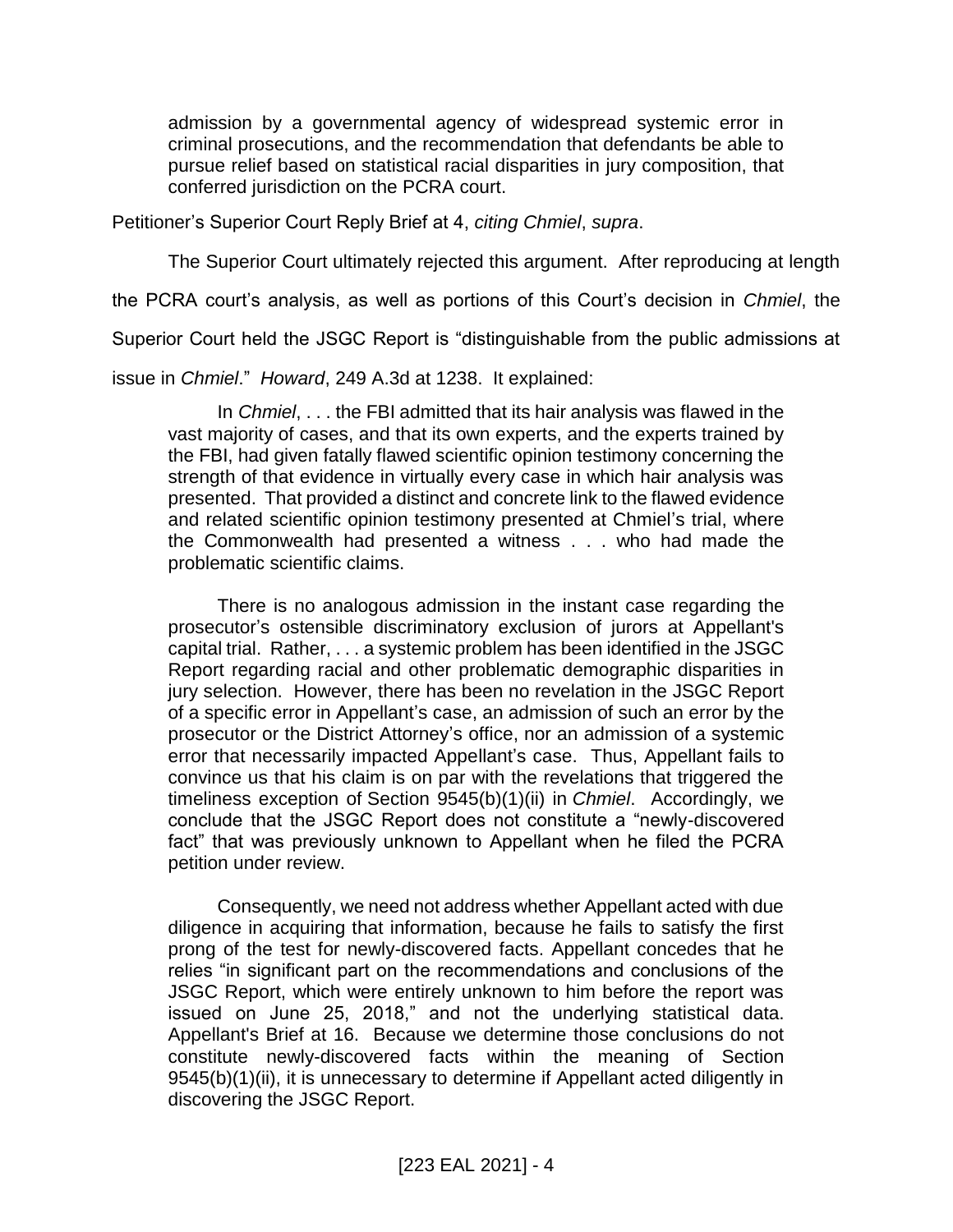*Id*. at 1239.

Nothing about this thoughtful analysis, to my mind, is remotely implicated by our decision in *Small*. Indeed, the phrase "public record" is entirely absent from this part of the Superior Court's discussion. I therefore do not believe our present instruction to "apply" *Small* pertains to this specific holding — which, in my view, was the crux of the Superior Court's opinion.

Nevertheless, I join the Court's decision to remand this matter because there are other stray statements throughout the Superior Court's opinion that could arguably be interpreted as conflicting with the holding in *Small*. Most notably, at least one aspect of the PCRA court's opinion as block-quoted by the Superior Court makes direct reference to law that is no longer sound:

Without specifying which conclusions and recommendations are new and analogous in nature to the new facts in *Chmiel*, the relief granted in *Chmiel* is inapplicable to [Appellant]. **Indeed, a review of the JSGC [R]eport shows that the underlying data used to perform the statistical analysis was not new and was part of the public domain before the report's release. Since the underlying data was known and available to the public for years prior to the report's release, and [Appellant] has been represented by counsel so the** *pro se* **defendant exception does not apply, this report cannot be considered a newly-discovered fact for purposes of overcoming the time bar.**

Furthermore, the JSGC [R]eport is substantially different than the press release in *Chmiel*. The press release in *Chmiel* contained an admission of improper scientific analysis from the prosecutorial agency that had been convicting defendants using this analysis. The JSGC [R]eport, on the other hand, was released by an independent and bipartisan governmental agency and does not include any language that could be considered an admission of error by prosecutors or the judiciary with respect to the imposition of the death penalty. [Appellant] claims that the report contains "the admission of widespread, systemic error in criminal prosecutions," however, this [c]ourt's review of the text of the report did not uncover such an admission. While the report does note areas of concern and suggests recommendations, it does not go so far as to admit widespread, systemic error in criminal prosecutions. It should also be noted that the task force members behind the report are Pennsylvania state senators, unlike the press release in *Chmiel* which was released by the FBI,